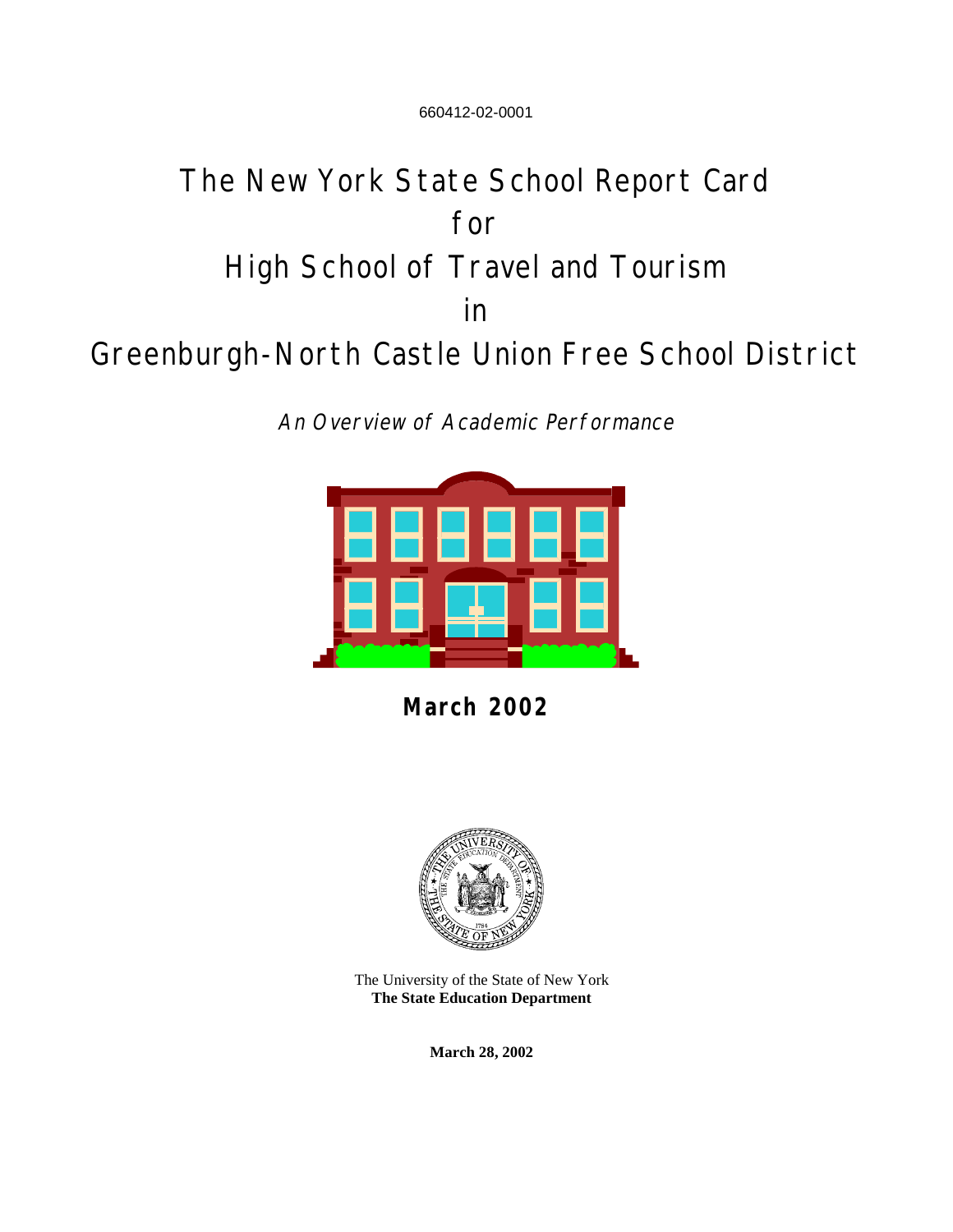#### **THE UNIVERSITY OF THE STATE OF NEW YORK Regents of The University**

| Elmira           |
|------------------|
| Hollis           |
| Staten Island    |
| New Rochelle     |
| Peru             |
| Tonawanda        |
| Huntington       |
| North Syracuse   |
| New York         |
| <b>Brockport</b> |
| Belle Harbor     |
| Buffalo          |
| New York         |
| Hartsdale        |
| Albany           |
|                  |

**President of The University and Commissioner of Education** RICHARD P. MILLS

**Chief Operating Officer**

RICHARD H. CATE

**Deputy Commissioner for Elementary, Middle, Secondary and Continuing Education** JAMES A. KADAMUS

**Coordinator, Facilities, Management and Information Services** CHARLES SZUBERLA

**Coordinator, Information, Reporting and Technology Services** MARTHA P. MUSSER

The State Education Department does not discriminate on the basis of age, color, religion, creed, disability, marital status, veteran status, national origin, race, gender, genetic predisposition or carrier status, or sexual orientation in its educational programs, services and activities. Portions of this publication can be made available in a variety of formats, including braille, large print or audio tape, upon request. Inquiries concerning this policy of nondiscrimination should be directed to the Department's Office for Diversity, Ethics, and Access, Room 530, Education Building, Albany, NY 12234. **Requests for additional copies of this publication may be made by contacting the Publications Sales Desk, Room 309, Education Building, Albany, NY 12234.**

Please address all correspondence about this report that is not related to data corrections to:

*School Report Card Coordinator Information, Reporting, and Technology Services Team Room 863 Education Building Annex New York State Education Department Albany, NY 12234*

e-mail: *[RPTCARD@mail.nysed.gov](mailto:RPTCARD@mail.nysed.gov)*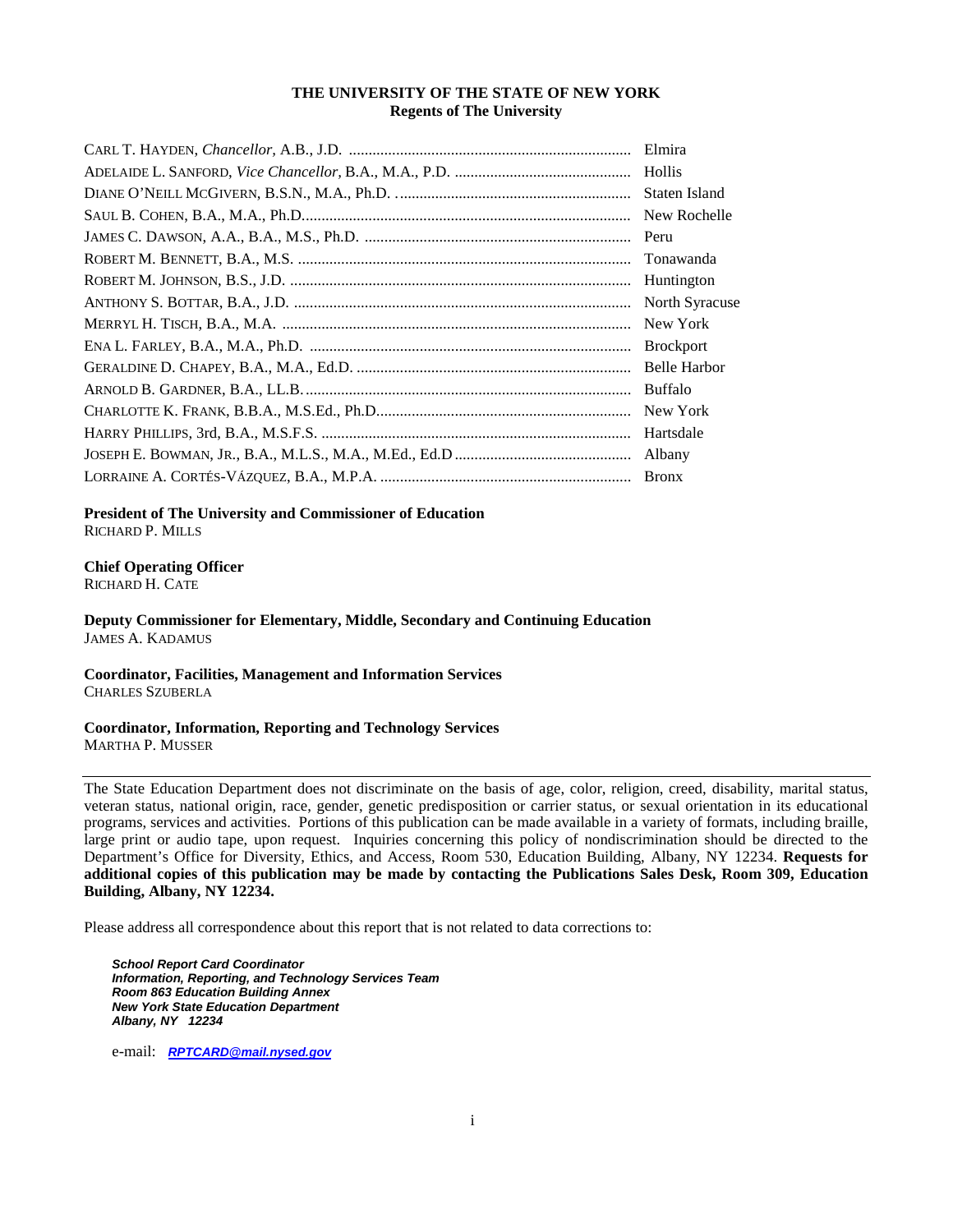# **Middle Level**

### English Language Arts



#### **Performance of English Language Learners (ELL)**

**Level 1** These students have **serious academic deficiencies**. All students scoring from **527 to 661** are in this level.

ELL are students for whom English is a second language. Schools teach these students English so they can participate effectively in the academic program. ELL students without sufficient proficiency in English are not required to take the grade 8 ELA test. Their progress in learning English is measured, using standardized tests, and reported.

| Grade 8   | <b>English Proficiency Below Effective Participation Level</b> | <b>Making Appropriate Progress</b> |
|-----------|----------------------------------------------------------------|------------------------------------|
| June 2001 |                                                                |                                    |

Similar Schools are schools grouped by district and student demographic characteristics. Further explanation is available at [http://www.emsc.nysed.gov/repcrd2002/similar.html.](http://www.emsc.nysed.gov/repcrd2002/similar.html)

1 For 2001, these students were eligible for the Alternate Assessment (AA). For 2000 and 1999, these students were exempt from this test because of disability as stated in their Individualized Educational Program.

2 These students were not required to take the grade 8 ELA test because they were English Language Learners (ELL) who performed below the 30<sup>th</sup> percentile on another appropriate English reading assessment.

3 These students were enrolled at the time of testing but were not present to complete some part of the ELA assessment.

# To protect student confidentiality, the pound character (#) appears when fewer than five students in a group were tested. If fewer than five were tested in one subgroup, then counts appear only in the "All Students" category.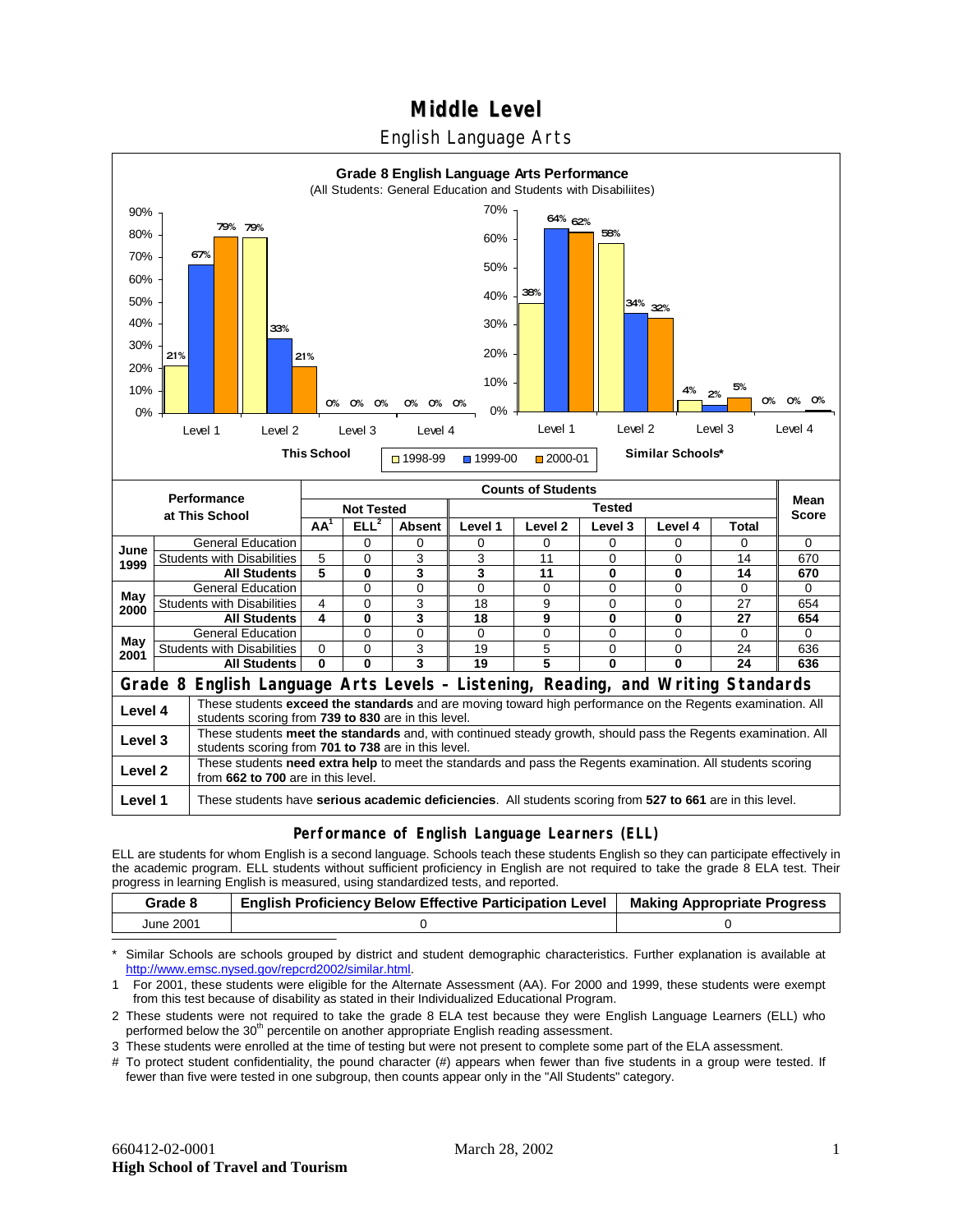# **Middle Level**

### Mathematics



Similar Schools are schools grouped by district and student demographic characteristics. More information is on the **School** Profile page of this report. Further explanation is available at <http://www.emsc.nysed.gov/repcrd2002/similar.html>

<sup>1</sup> For 2001, these students were eligible for the Alternate Assessment (AA). For 2000 and 1999, these students were exempt from this test because of disability as stated in their Individualized Educational Program.

<sup>2</sup> These students are not required to take this test because they are English language learners (ELL) who perform below the 30<sup>th</sup> percentile on an appropriate English reading assessment and there is no test form available in their native language. Other ELL students must take this test, but may take an alternative language form if such is available.

<sup>3</sup> These students were enrolled at the time of testing but were not present to complete some part of the mathematics assessment.

<sup>#</sup> To protect student confidentiality, the pound character (#) appears when fewer than five students in a group were tested. If fewer than five were tested in one subgroup, then counts appear only in the "All Students" category.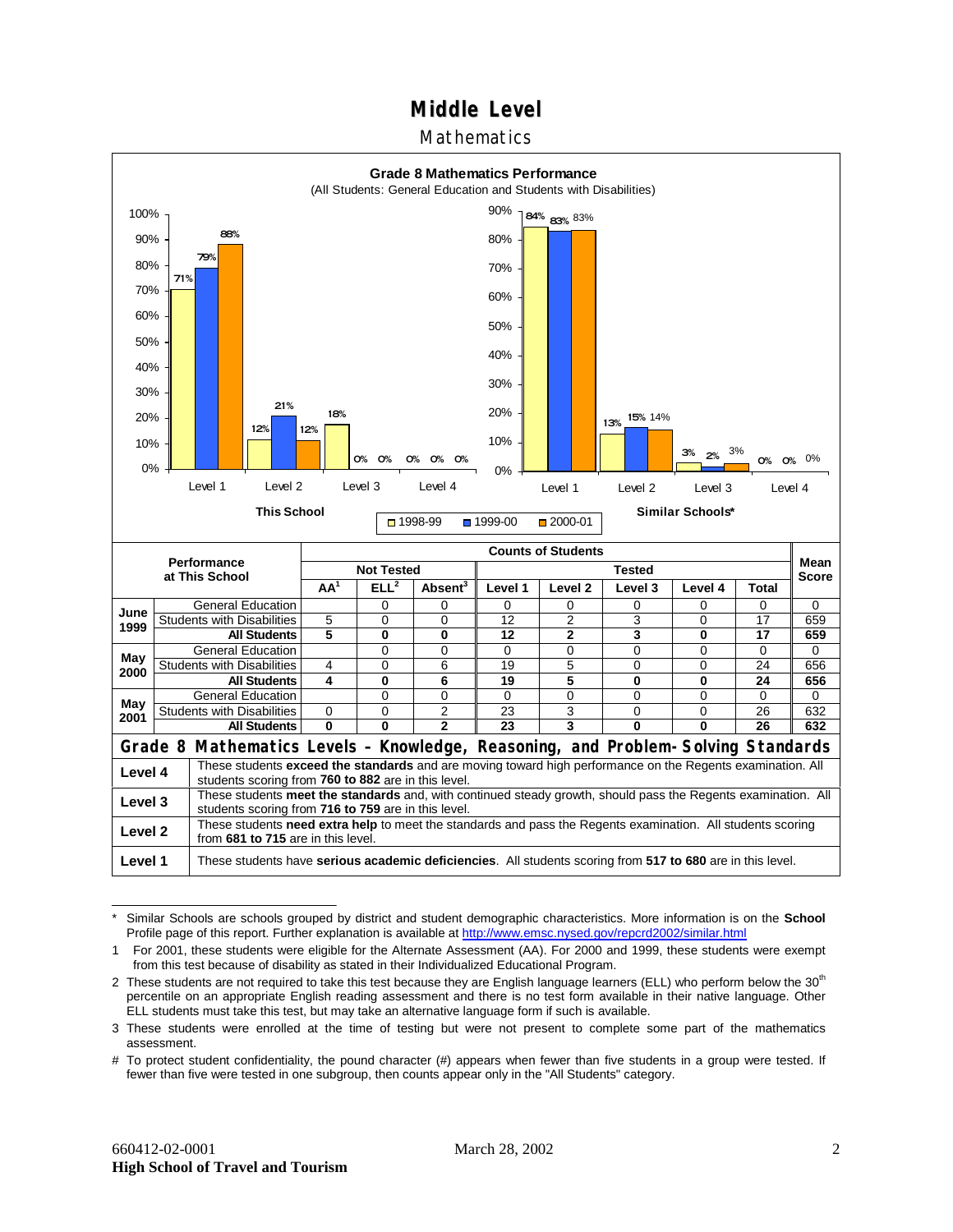## **High School Achievement – After Three Years of Instruction**

This section presents the success of students in this school on Regents examinations required for graduation. Passing is defined as scoring 65 or higher, or earning approved alternative credit. Students who earn credit through component retesting are counted as if they scored in range 55 to 64 or in range 65 to 84 as determined by the results of the component retest. This page presents information about students who first entered grade 9 in 1998-99, displaying results after three years. Safety-net provisions of the graduation requirements allow some students to earn credit for graduation by alternative means. The percentage of students meeting their personal graduation requirements after four years is presented elsewhere in this report as a school accountability measure.



Similar Schools are schools grouped by district and student demographic characteristics. Further explanation is available at ww.emsc.nysed.gov/repcrd2002/similar.html

<sup>1</sup> Cohort is defined in Section 100.2 (p) (8) (iii) of Commissioner's Regulations.<br><sup>2</sup> Cohuthe bighest eases of each student is equated, reservations of how many time

2 Only the highest score of each student is counted, regardless of how many times the student may have taken the examination.

# To protect student confidentiality, the pound character (#) appears when there are fewer than five students in a group. If fewer than five specialeducation students were reported, then counts appear only in the "General-Education" category.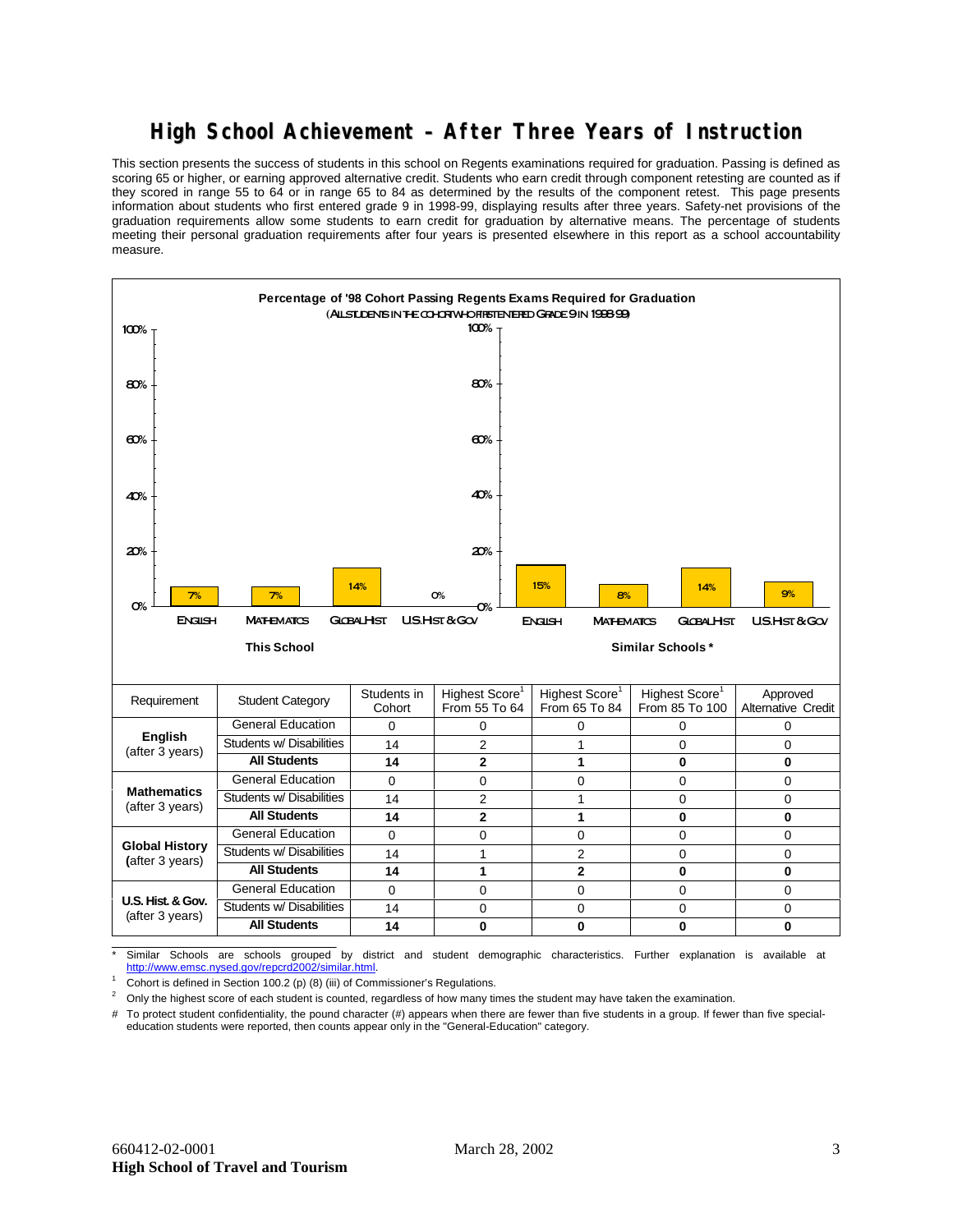# **School Profile**

| Principal:<br>Mr. Muhammad Riaz<br>Phone:<br>(914)964-5496 |                           |                                                      |                              |  |
|------------------------------------------------------------|---------------------------|------------------------------------------------------|------------------------------|--|
| Organization<br>2000-01                                    |                           | School Staff <sup>1</sup> (both full- and part-time) |                              |  |
| Grade Range                                                | <b>Student Enrollment</b> | Count of Teachers                                    | Count of Other Professionals |  |
| $6 - 12$                                                   | 164                       | 21                                                   | 15                           |  |

**1999-00 School District-wide Total Expenditure per Pupil** NA

| <b>Student Enrollment</b> |              |                                       |              |  |  |
|---------------------------|--------------|---------------------------------------|--------------|--|--|
| Grade Level               | October 2000 | Grade Level                           | October 2000 |  |  |
| Pre-Kindergarten          |              | Grade 7                               | 13           |  |  |
| Kindergarten              | 0            | Grade 8                               | 27           |  |  |
| Grade 1                   |              | Grade 9                               | 54           |  |  |
| Grade 2                   |              | Grade 10                              | 27           |  |  |
| Grade 3                   | $\Omega$     | Grade 11                              | 13           |  |  |
| Grade 4                   | 0            | Grade 12                              | 3            |  |  |
| Grade 5                   |              | Ungraded Elementary with Disabilities | 0            |  |  |
| Grade 6                   |              | Ungraded Secondary with Disabilities  | 26           |  |  |

| <b>Student Demographics Used To</b>    | 1998-99 |         | 1999-2000 |         | 2000-01 |         |
|----------------------------------------|---------|---------|-----------|---------|---------|---------|
| <b>Determine Similar School Groups</b> | Count   | Percent | Count     | Percent | Count   | Percent |
| English Language Learners              |         | $0.0\%$ |           | 0.0%    |         | $0.0\%$ |
| Eligible For Free Lunch                | 150     | 100.0%  | 180       | 100.0%  | 164     | 100.0%  |

| <b>Similar</b><br><b>Schools</b> | This school is in Similar Schools Group 56. All schools in this group are in institutional school districts. These<br>schools serve special needs students. |  |  |
|----------------------------------|-------------------------------------------------------------------------------------------------------------------------------------------------------------|--|--|
| Group                            |                                                                                                                                                             |  |  |

 $\overline{a}$ 

 $^1$  Some district-employed staff serve in more than one school. These shared people are not reported here.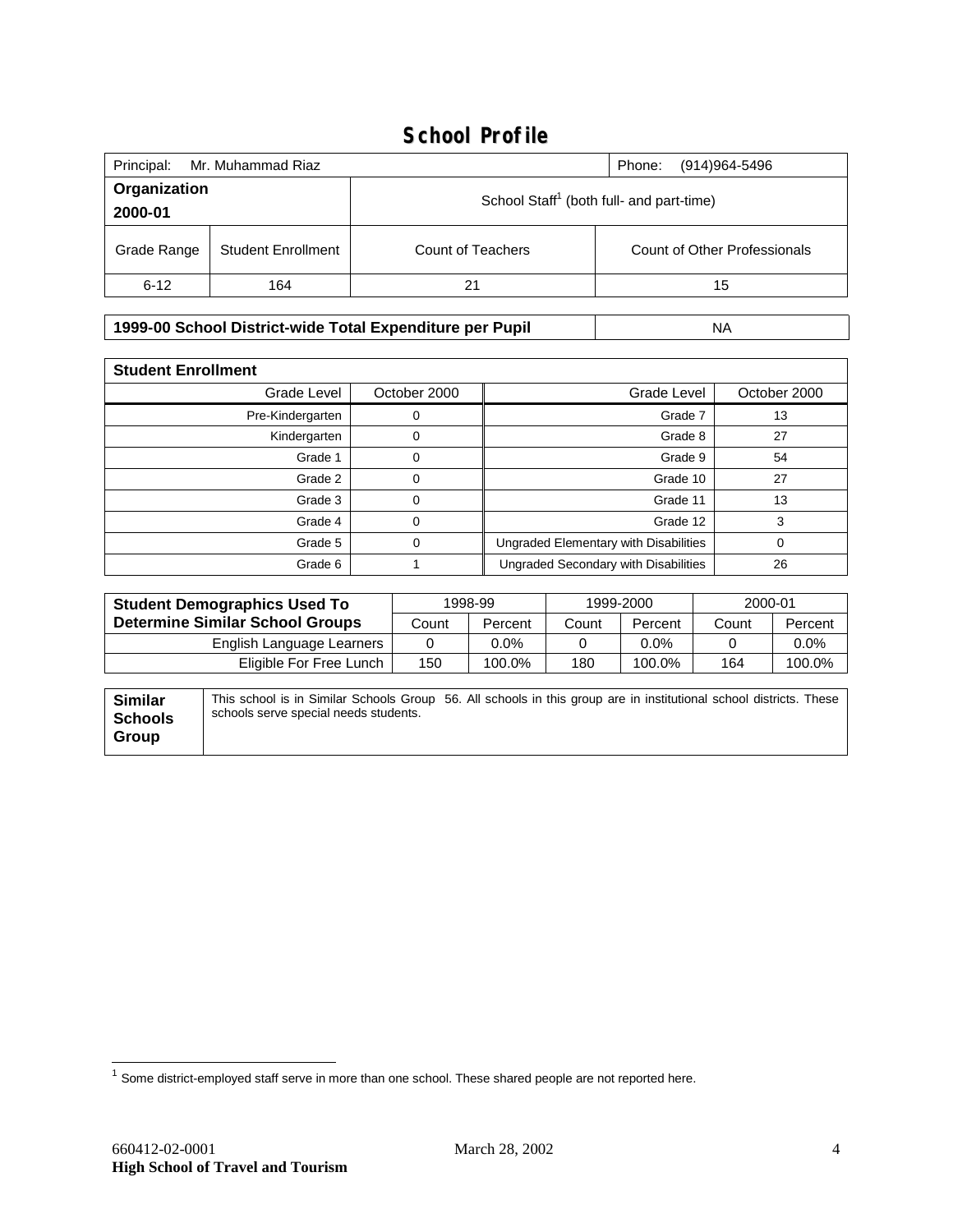# **System of Accountability for Student Success (SASS)**

This section presents this school's results relative to Commissioner's standards for school performance. To raise performance, the Commissioner has established State standards for schools for each school year through 2002-03.

Schools are expected to meet or exceed the Commissioner's standards. School districts must develop and implement local assistance plans (LAP) to bring every public school up to these levels. Schools that fall below a standard are assigned adequate yearly progress (AYP) targets. This school-specific program of attainable goals is intended to allow schools below standard to "compete against themselves" by showing adequate progress towards closing the gap between their baseline performance and the State standard.

A Performance Index is used to assess school performance relative to elementary- and middle-level State standards for English language arts and for mathematics. The Performance Index credits each school for the students demonstrating some of the Learning Standards (Level 2) and for the students demonstrating all of the assessed Learning Standards (Level 3 and Level 4). Students at the higher levels contribute more to the Performance Index than do Level 2 students. Level 1 performance earns no credit. As a guide to understanding, the Performance Index may be understood as the sum of the percentage of students performing at or above Level 2 plus the percentage of students performing at or above Level 3.

More information about this school accountability program is available from the State Education Department Web site [\(http://www.emsc.nysed.gov/repcrd2002\)](http://www.emsc.nysed.gov/repcrd2002). There you can find the rules for which students' results are included in the Performance Index, for how the performance of English language learners is included, for how the baseline numbers are calculated, for accountability for very small schools, and for when and how adequate yearly progress targets are assigned. Please note that Performance Index is only presented for schools that reported 20 or more continuously enrolled students' results. For this purpose continuously enrolled is defined as being enrolled in the school from October through the date of the State assessment.

The Commissioner has decided that until there is a State plan to meet the requirements of the Federal "No Child Left Behind" legislation he will not establish a State SASS standard for the 2003-04 school year for the elementary- and middle-level State assessments for English language arts and for mathematics. Therefore, no AYP targets are computed for the 2003-04 school year at this time. Schools that met a State standard in 1999-00 but performed below the State standard in 2000-01 are assigned AYP targets for the 2001-02 and 2002-03 school years. These AYP targets are determined using the 2002-03 State SASS standard Performance Index value of 150. Schools that performed below a State standard in 1999-00 were previously assigned AYP targets for 2001-02 and 2002-03, while schools that met State standards in 2000-01 are not assigned AYP targets.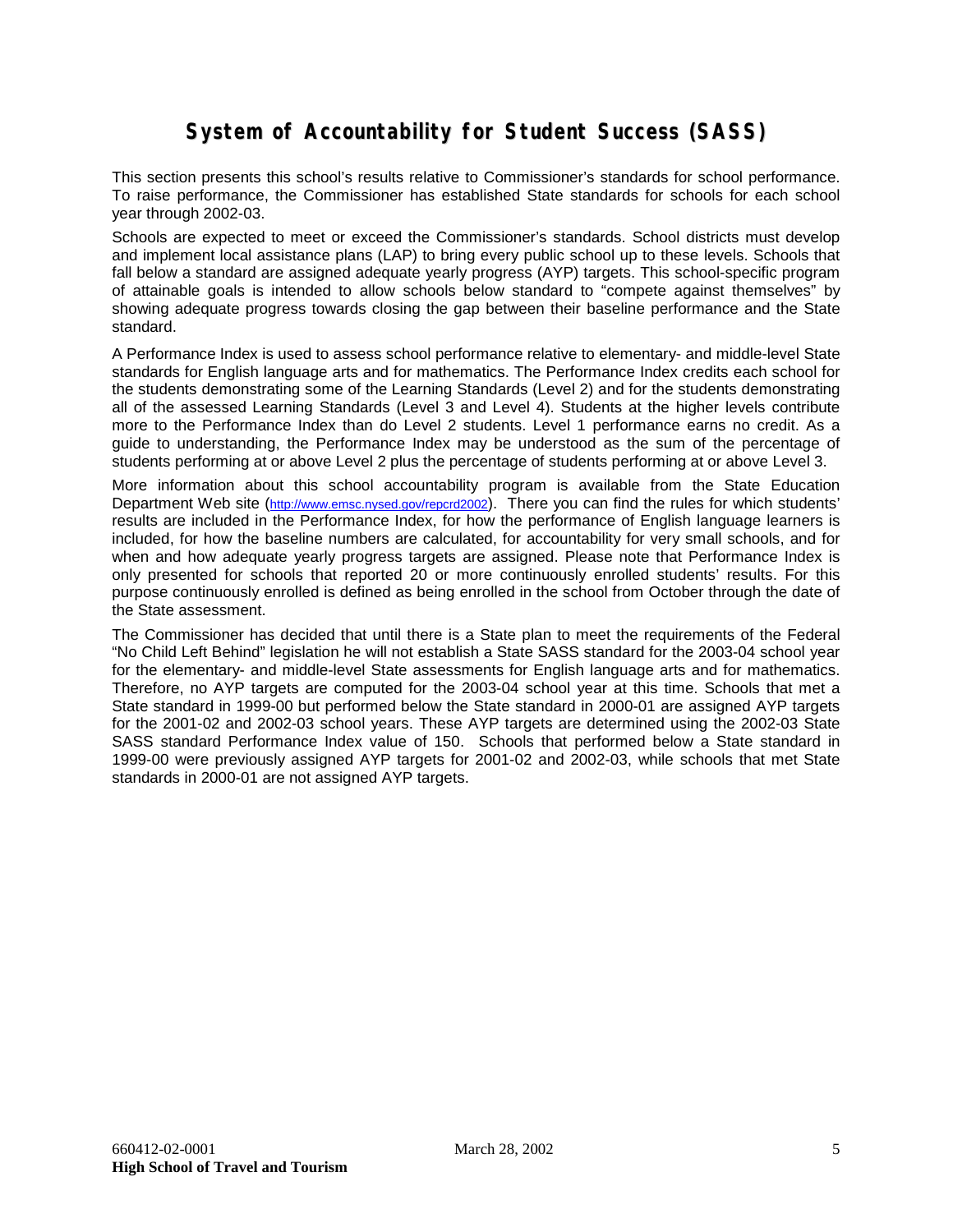#### Middle-Level School Performance

The Performance Index used to measure elementary school performance is computed using aggregate results of the State Grade 8 assessments for continuously enrolled students.



English Language Arts Performance of Students in Grade 8

reported for the two years 1999-00 and 2000-01 combined together to present baseline performance for 2000-01.

#### Mathematics Performance of Students in Grade 8



Too few students were tested to reliably determine the performance of this school for 2000-01.Enough students were reported for the two years 1999-00 and 2000-01 combined together to present baseline performance for 2000-01.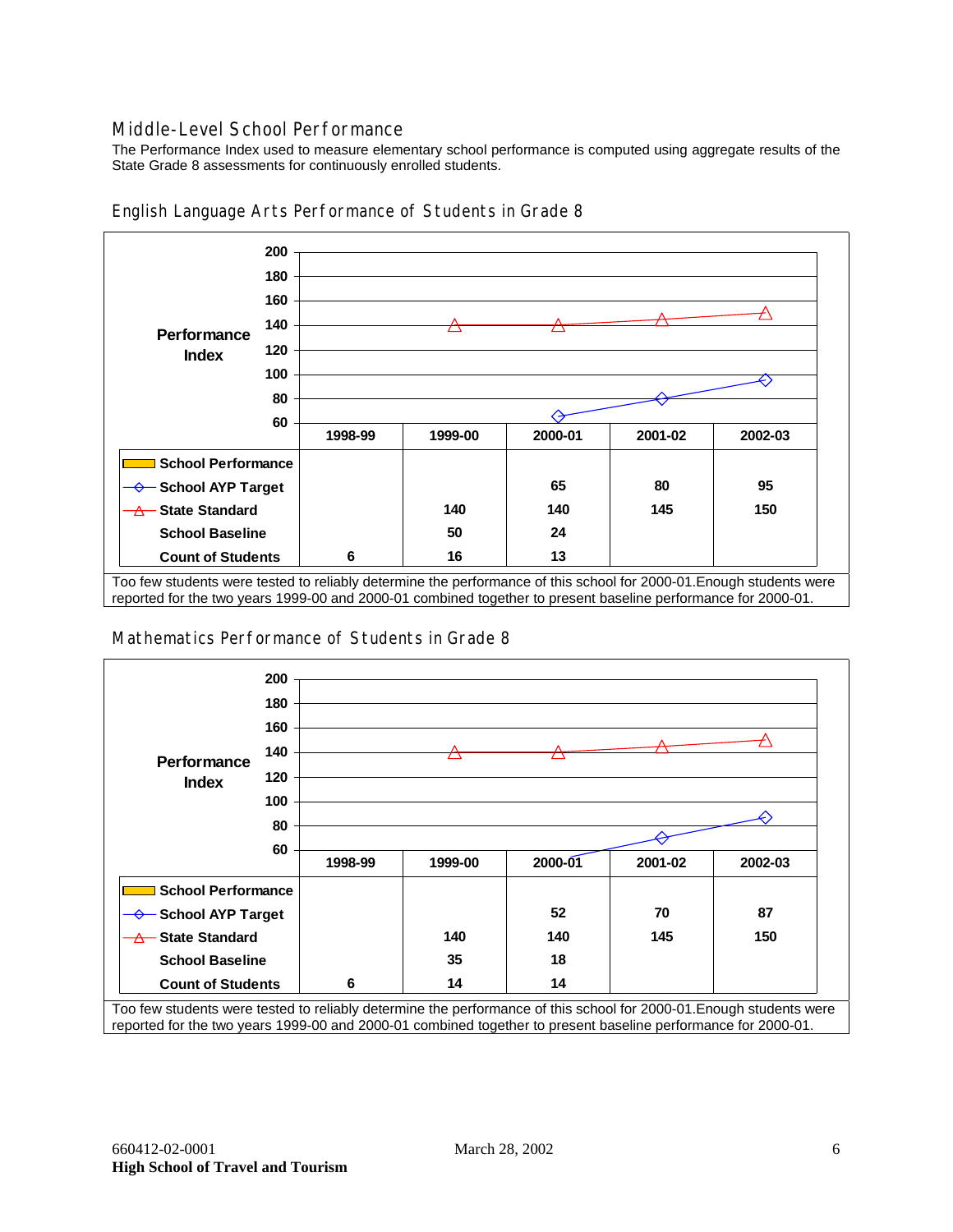### Secondary-Level School Performance

At the high school level, school performance is assessed based on the accumulated performance of students in the most recent four-year cohort. The Commissioner's standard is that 90 percent of the cohort meet graduation requirements for English and mathematics. Schools below these standards are assigned Adequate Yearly Progress (AYP) targets. Because of the increasing graduation requirements, maintaining current rates of achievement is considered AYP for the next year. After the requirements are fully "phased-in," there will be increasing AYP targets.

For this year, the cohort is defined as all students who first entered grade 9 in 1997-98, who entered a NY State school before October 1999 and who were enrolled at this school for the time from June 19, 2000 through June 16, 2001. Commissioner's Regulations allow certain students to be excluded from the cohort.





Too few students were tested to reliably determine the performance of this school for 2000-01.

Mathematics Graduation Requirement Performance of High School Cohort After Four Years